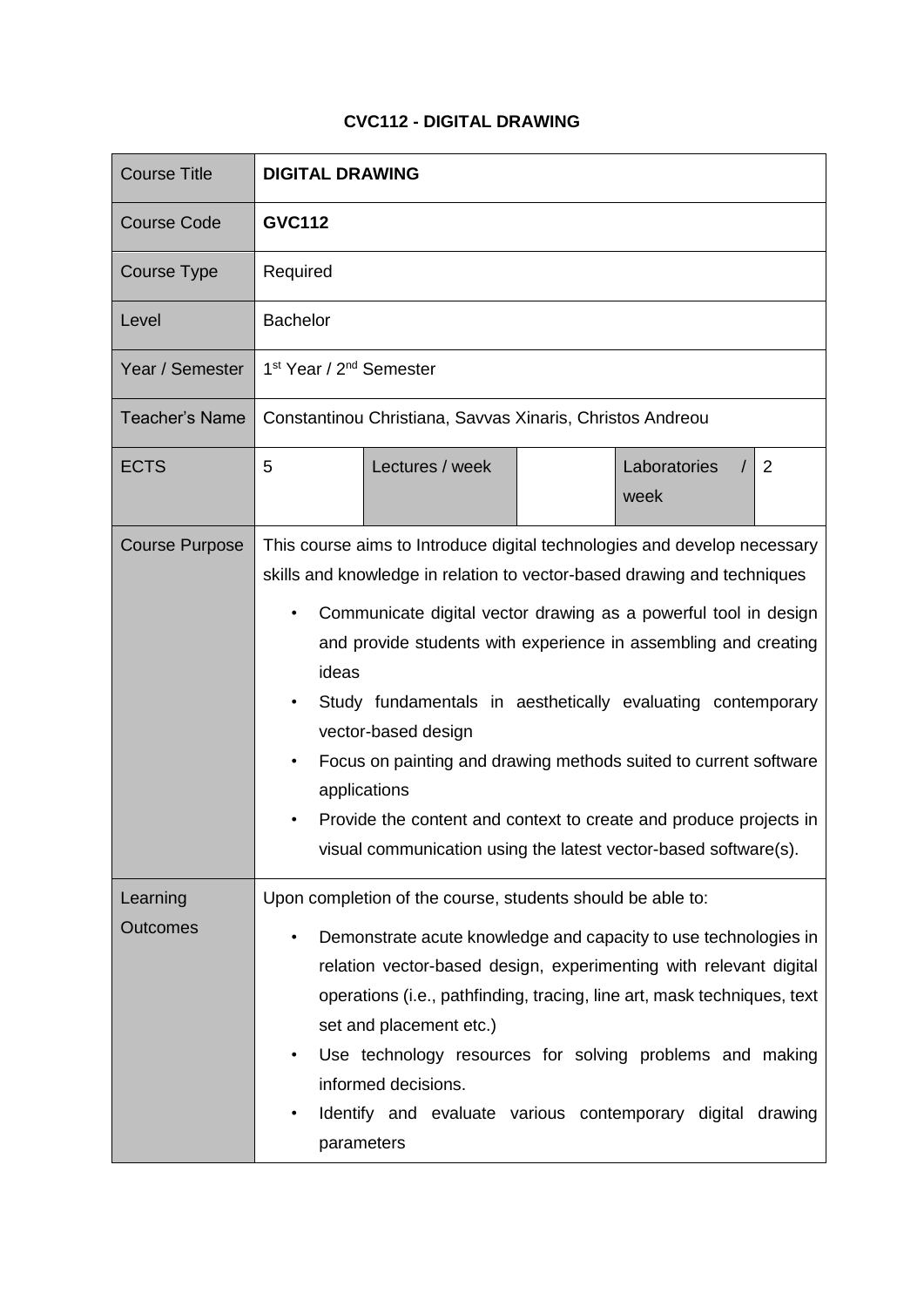|                       |                                                                |              | Acquire skills and competences characterised by harmony and                                                                                   |
|-----------------------|----------------------------------------------------------------|--------------|-----------------------------------------------------------------------------------------------------------------------------------------------|
|                       |                                                                |              | functionality between design and technology, moving from hand                                                                                 |
|                       |                                                                |              | drawn based experimentations in art and design to digital platforms                                                                           |
|                       |                                                                |              | Communicate ideas through digital creative expression in visual                                                                               |
|                       | communication                                                  |              |                                                                                                                                               |
| Prerequisites         | None                                                           | Corequisites | None                                                                                                                                          |
| <b>Course Content</b> | <b>Introduction / key concepts</b>                             |              |                                                                                                                                               |
|                       | guides and grids as drawing aids. Navigate and control shapes. |              | Understand the possibilities vector graphics. Software interface<br>prologue. Use drawing tools to create basic shapes. Use rulers,           |
|                       | $\bullet$<br>importance's CMYK and RGB colours have.           |              | Get familiarised with colours and identify the differences and                                                                                |
|                       | changing from smooth to pointed and vice versa.                |              | Fulfil workshops on working with the pen tool. Draw straight lines. End<br>path segments and split lines. Draw curved lines. Edit curves,     |
|                       | edit symbols.                                                  |              | Work with brushes. Alter brush colour and properties. Use, define and                                                                         |
|                       | images inside illustrator.                                     |              | Combine pixel-based image and Illustrations. Place, edit and mask                                                                             |
|                       | Typography, Advanced Techniques, Preparing files for Press     |              |                                                                                                                                               |
|                       |                                                                |              | Work with type. Import text files into type containers. Adjust type<br>attributes and formatting, including the font, leading, and paragraph. |
|                       | Create type masks. Use the Align and Pathfinder palette.       |              | Format text and adjust the text flow. Wrap type around a graphic.                                                                             |
|                       | and changing the shape or colour of the original object.       |              | Identify with blending shapes and colours. Create smooth-colour<br>blends between objects. Modify a blend, including adjusting its path       |
|                       | lock layers, nested layers, and groups.                        |              | Work with layers. Work with the Layers palette. Create, rearrange, and                                                                        |
|                       | Envelope distort and blending shapes.                          |              | Understand live effects. Basic use of 3d extrude and revolver.                                                                                |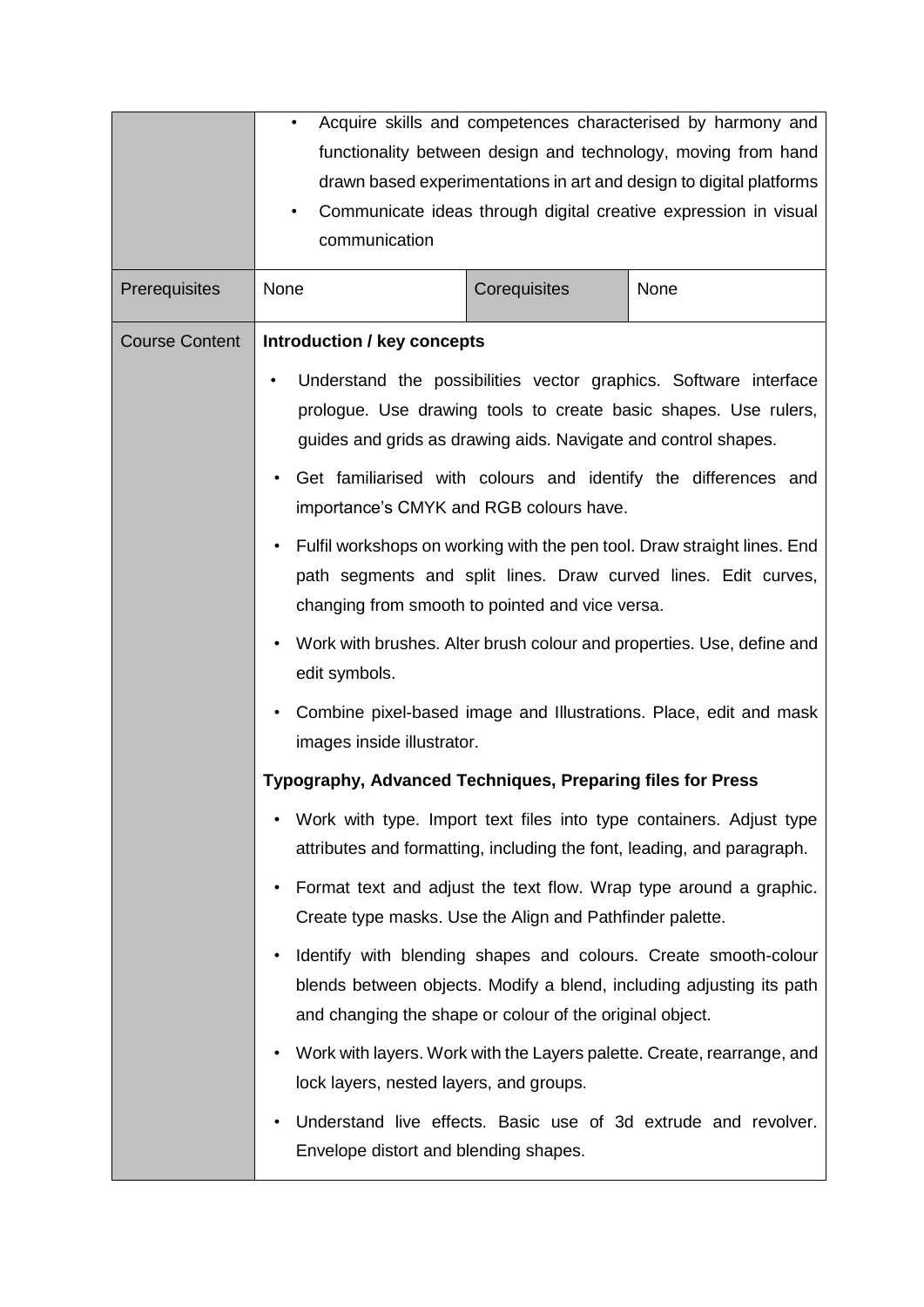|                         | Save and prepare artwork for review or for print. Understand crop<br>marks, bleed marks and printing process.                                                                                                                                                                                                                                                                                                                                                                                                                                                                                                                                                                                   |
|-------------------------|-------------------------------------------------------------------------------------------------------------------------------------------------------------------------------------------------------------------------------------------------------------------------------------------------------------------------------------------------------------------------------------------------------------------------------------------------------------------------------------------------------------------------------------------------------------------------------------------------------------------------------------------------------------------------------------------------|
| Teaching<br>Methodology | The course is mainly based on extended project briefing, practical<br>workshops, exercises, illustrated lectures on the Art and Design research<br>methodologies and group critiques.<br>Illustrated lectures that address the theory of electronic imaging and are<br>supported by practical demonstrations in which the information imparted is<br>practice. Practical workshops<br>introduce experimental<br>put<br>into<br>methodologies of deconstruction and composition.                                                                                                                                                                                                                 |
| <b>Bibliography</b>     | <b>Book References</b><br>Wood, B., Adobe Illustrator CC Classroom in a Book. Adobe Press<br>2019<br>Glitschka, V. (2011). Vector basic training: a systematic creative<br>process for building precision vector artwork. Berkeley, CA: New<br><b>Riders</b><br>Paricio, J (2015). Perspective sketching: freehand and digital drawing<br>$\qquad \qquad \blacksquare$<br>techniques for artists & designers. Beverly, Massachusetts: Rockport<br>Publishers.<br>Flood, C. (2012). British posters: advertising, art & activism. London: V<br>& A Publishing.<br>Samara, T (2014). Design elements: understanding the rules and<br>knowing when to break them. Gloucester: Rockport Publishers. |
| Assessment              | Overall, the course is evaluated as follows:<br><b>Final Assessment 34%</b><br>Design Intelligence 40%,<br>Research and Methodology 20%,<br>Experimentation and Analysis 20%,<br>Time management and Presentation 20%<br><b>Course work 66%</b>                                                                                                                                                                                                                                                                                                                                                                                                                                                 |